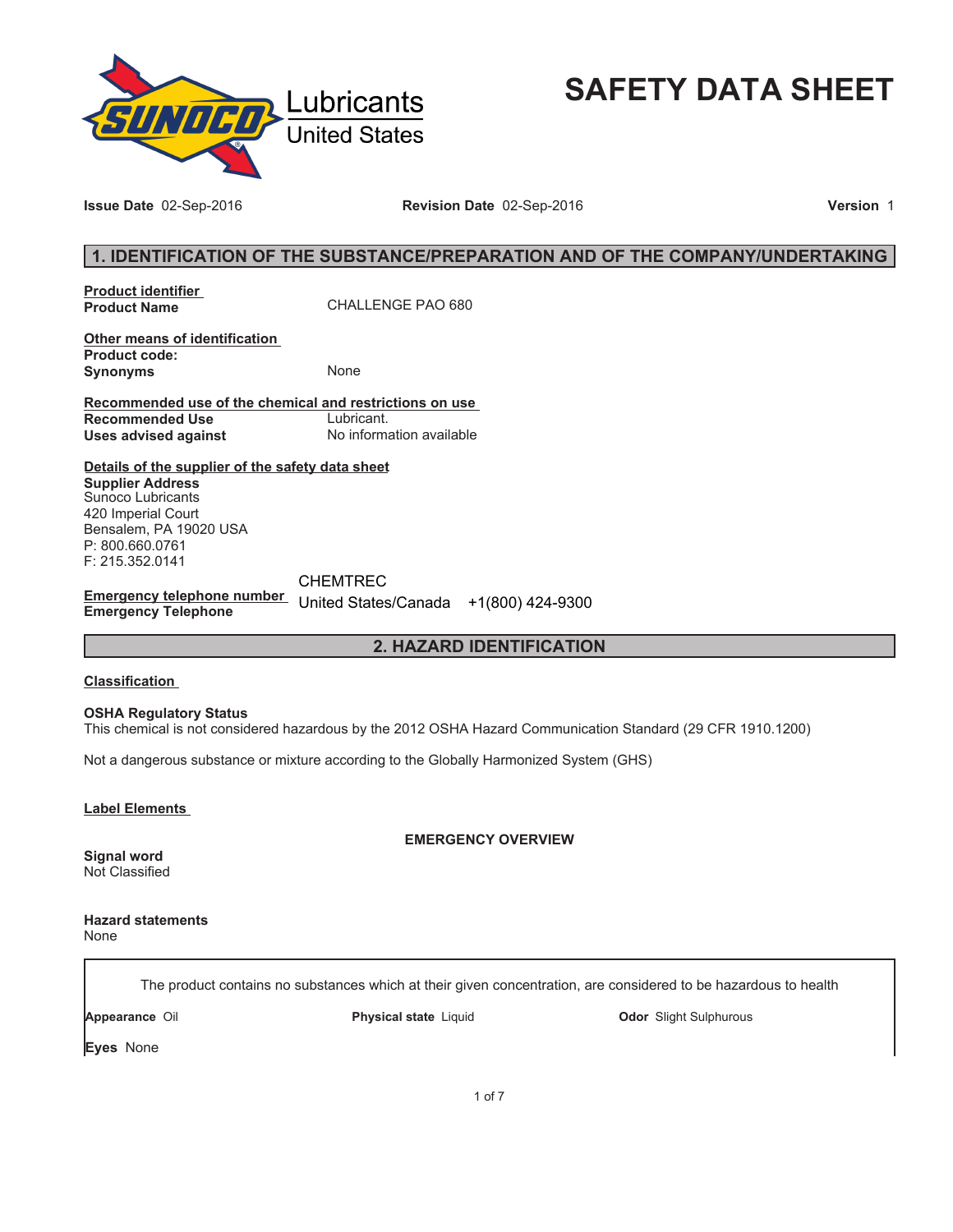**Skin** None **Inhalation** None **Ingestion** None

#### **Hazards not otherwise classified (HNOC) Other information Unknown Acute Toxicity** 1.37% of the mixture consists of ingredient(s) of unknown toxicity

# **3. COMPOSITION/INFORMATION ON INGREDIENTS**

\_\_\_\_\_\_\_\_\_\_\_\_\_\_\_\_\_\_\_\_\_\_\_\_\_\_\_\_\_\_\_\_\_\_\_\_\_\_\_\_\_\_\_\_\_\_\_\_\_\_\_\_\_\_\_\_\_\_\_\_\_\_\_\_\_\_\_\_\_\_\_\_\_\_\_\_\_\_\_\_\_\_\_\_\_\_\_\_\_\_\_\_\_

The product contains no substances which at their given concentration, are considered to be hazardous to health.

## **4. FIRST AID MEASURES**

| <b>First aid measures</b>                                   |                                                                                                                                               |
|-------------------------------------------------------------|-----------------------------------------------------------------------------------------------------------------------------------------------|
| Eye contact:                                                | Rinse immediately with plenty of water, also under the eyelids, for at least 15 minutes. If<br>eye irritation persists, consult a specialist. |
| Skin contact:                                               | Wash off immediately with soap and plenty of water. If a person feels unwell or symptoms<br>of skin irritation appear, consult a physician.   |
| Inhalation:                                                 | In the case of inhalation of aerosol/mist consult a physician if necessary.                                                                   |
| Ingestion:                                                  | Do not induce vomiting without medical advice. Drink 1 or 2 glasses of water. Consult a<br>physician if necessary.                            |
| Most important symptoms and effects, both acute and delayed |                                                                                                                                               |
| <b>Symptoms</b>                                             | No information available.                                                                                                                     |

**Indication of any immediate medical attention and special treatment needed**

# **5. FIRE-FIGHTING MEASURES**

#### **Suitable extinguishing media:**

Carbon dioxide (CO2). Dry chemical. Water spray mist or foam.

Unsuitable extinguishing media Do not use a solid water stream as it may scatter and spread fire **Specific hazards arising from the chemical** Thermal decomposition can lead to release of irritating gases and vapors. In the event of fire, cool tanks with water spray.

#### **Explosion data**

**Sensitivity to Mechanical Impact** None. **Sensitivity to Static Discharge** None.

#### **Special protective equipment for firefighters:**

As in any fire, wear self-contained breathing apparatus pressure-demand, MSHA/NIOSH (approved or equivalent) and full protective gear.

# **6. ACCIDENTAL RELEASE MEASURES**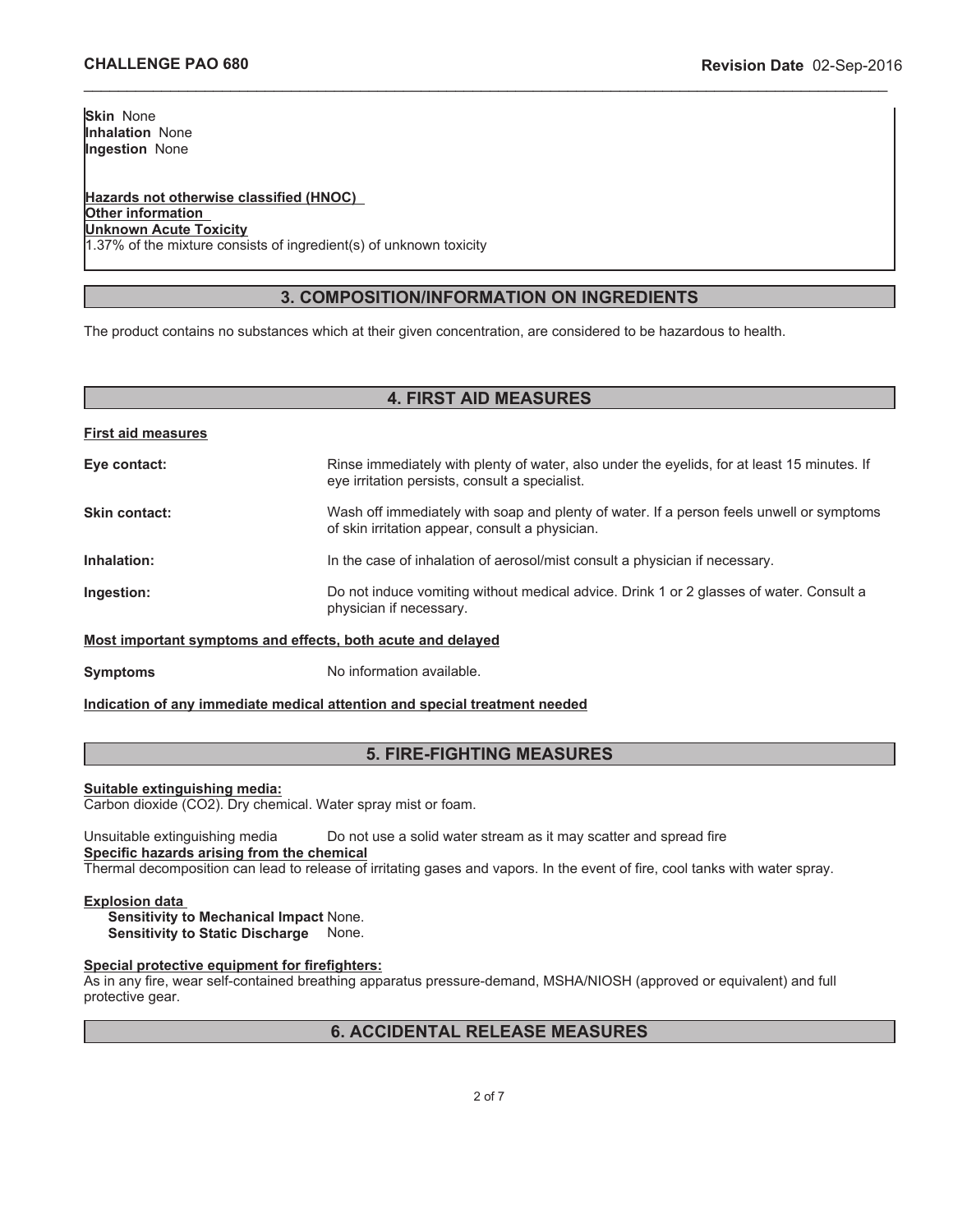| Personal precautions, protective equipment and emergency procedures                                                                         |                                                                                                                                                                                                                                                                                              |                                                   |  |
|---------------------------------------------------------------------------------------------------------------------------------------------|----------------------------------------------------------------------------------------------------------------------------------------------------------------------------------------------------------------------------------------------------------------------------------------------|---------------------------------------------------|--|
| <b>Personal precautions:</b>                                                                                                                | Contaminated surfaces will be extremely slippery. Wear personal protective equipment.                                                                                                                                                                                                        |                                                   |  |
| <b>Environmental precautions</b>                                                                                                            |                                                                                                                                                                                                                                                                                              |                                                   |  |
| <b>Environmental precautions:</b>                                                                                                           | Do not flush into surface water or sanitary sewer system.                                                                                                                                                                                                                                    |                                                   |  |
| Methods and material for containment and cleaning up                                                                                        |                                                                                                                                                                                                                                                                                              |                                                   |  |
| <b>Methods for containment</b>                                                                                                              | Prevent further leakage or spillage if safe to do so.                                                                                                                                                                                                                                        |                                                   |  |
| Methods for cleaning up:                                                                                                                    | Absorb spill with inert material (e.g. dry sand or earth), then place in a chemical waste<br>container.                                                                                                                                                                                      |                                                   |  |
|                                                                                                                                             | 7. HANDLING AND STORAGE                                                                                                                                                                                                                                                                      |                                                   |  |
| <b>Precautions for safe handling</b>                                                                                                        |                                                                                                                                                                                                                                                                                              |                                                   |  |
| <b>Handling</b>                                                                                                                             | Handle in accordance with good industrial hygiene and safety practice.                                                                                                                                                                                                                       |                                                   |  |
| Conditions for safe storage, including any incompatibilities                                                                                |                                                                                                                                                                                                                                                                                              |                                                   |  |
| <b>Storage Conditions</b>                                                                                                                   | Keep container tightly closed                                                                                                                                                                                                                                                                |                                                   |  |
|                                                                                                                                             | 8. EXPOSURE CONTROLS/PERSONAL PROTECTION                                                                                                                                                                                                                                                     |                                                   |  |
| <b>Control parameters</b>                                                                                                                   |                                                                                                                                                                                                                                                                                              |                                                   |  |
| <b>Exposure Guidelines</b>                                                                                                                  | Contains mineral oil, vegetable oil, and/or synthetic oil. Under conditions which may<br>generate mists, observe the OSHA PEL of 5 mg/m <sup>3</sup> , ACGIH STEL of 10 mg/m <sup>3</sup> .                                                                                                  |                                                   |  |
| <b>Appropriate engineering controls</b>                                                                                                     |                                                                                                                                                                                                                                                                                              |                                                   |  |
| <b>Engineering measures to reduce</b><br>exposure:                                                                                          | Ensure adequate ventilation, especially in confined areas.                                                                                                                                                                                                                                   |                                                   |  |
| Individual protection measures, such as personal protective equipment                                                                       |                                                                                                                                                                                                                                                                                              |                                                   |  |
| <b>Respiratory protection:</b><br>Hand protection:<br>Eye protection:<br>Skin and body protection:<br><b>General Hygiene Considerations</b> | Breathing apparatus needed only when aerosol or mist is formed.<br>Gloves made of plastic or rubber<br>Safety glasses<br>Usual safety precautions while handling the product will provide adequate protection<br>against this potential effect<br>Avoid contact with skin, eyes and clothing |                                                   |  |
| 9. PHYSICAL AND CHEMICAL PROPERTIES                                                                                                         |                                                                                                                                                                                                                                                                                              |                                                   |  |
| Information on basic physical and chemical properties                                                                                       |                                                                                                                                                                                                                                                                                              |                                                   |  |
| <b>Physical state Liquid</b><br>Appearance Oil                                                                                              | <b>Color Amber</b><br><b>Odor</b> Slight Sulphurous                                                                                                                                                                                                                                          | <b>Odor threshold No information</b><br>available |  |

\_\_\_\_\_\_\_\_\_\_\_\_\_\_\_\_\_\_\_\_\_\_\_\_\_\_\_\_\_\_\_\_\_\_\_\_\_\_\_\_\_\_\_\_\_\_\_\_\_\_\_\_\_\_\_\_\_\_\_\_\_\_\_\_\_\_\_\_\_\_\_\_\_\_\_\_\_\_\_\_\_\_\_\_\_\_\_\_\_\_\_\_\_

| <b>Property</b>                     | <b>Values</b>  | Remarks • Method | рH                             | Not applicable                        |
|-------------------------------------|----------------|------------------|--------------------------------|---------------------------------------|
| Meltina<br>point/freezing available | No information |                  | <b>boiling range</b> available | <b>Boiling point / No information</b> |
| point                               |                |                  |                                |                                       |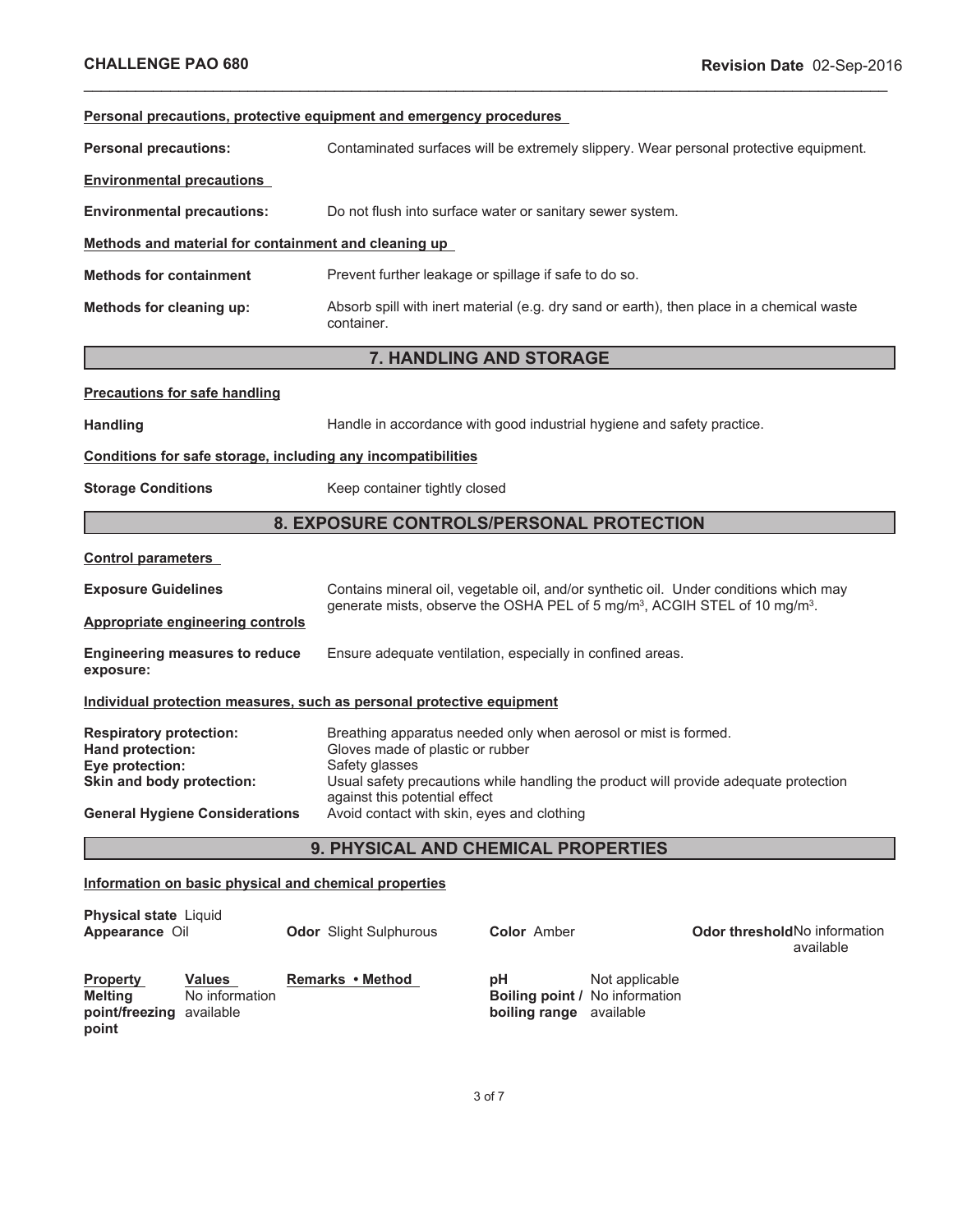| <b>Flash point</b>                                                    | > 232 °C /<br>450 °F            | Cleveland Open Cup                                   | <b>Evaporation</b><br>rate   | No information<br>available                                              |  |
|-----------------------------------------------------------------------|---------------------------------|------------------------------------------------------|------------------------------|--------------------------------------------------------------------------|--|
| <b>Flammability</b>                                                   | No information                  |                                                      | <b>Flammability</b>          |                                                                          |  |
| (solid, gas)                                                          | available                       |                                                      | Limit in Air                 |                                                                          |  |
| <b>Upper</b>                                                          | No information                  |                                                      | Lower                        | No information                                                           |  |
| flammability available<br>limit:                                      |                                 |                                                      | flammability<br>limit:       | available                                                                |  |
| Vapor                                                                 | No information                  |                                                      | Vapor density No information |                                                                          |  |
| pressure                                                              | available                       |                                                      |                              | available                                                                |  |
| <b>Specific</b><br><b>Gravity</b>                                     | ${}_{0.9}$                      |                                                      | Water<br>solubility          | Insoluble in<br>water                                                    |  |
| Solubility in                                                         | No information                  |                                                      | <b>Partition</b>             | No information                                                           |  |
| other solvents available                                              |                                 |                                                      | coefficient                  | available                                                                |  |
| <b>Autoignition</b>                                                   | No information                  |                                                      | DecompositionNo information  |                                                                          |  |
| temperature                                                           | available                       |                                                      | temperature                  | available                                                                |  |
| <b>Kinematic</b>                                                      | approx. 729                     |                                                      | <b>Dynamic</b>               | No information                                                           |  |
| viscosity                                                             | cSt @ 40 ° C                    |                                                      | viscosity                    | available                                                                |  |
| <b>Explosive properties</b>                                           |                                 | No information available<br>No information available |                              |                                                                          |  |
| <b>Oxidizing properties</b>                                           |                                 |                                                      |                              |                                                                          |  |
| <b>Other information</b>                                              |                                 |                                                      |                              |                                                                          |  |
| <b>Softening point</b>                                                |                                 | No information available                             |                              |                                                                          |  |
| <b>Molecular weight</b>                                               |                                 | No information available                             |                              |                                                                          |  |
| <b>VOC Content (%)</b>                                                |                                 | No information available                             |                              |                                                                          |  |
| <b>Density</b>                                                        |                                 | No information available                             |                              |                                                                          |  |
| <b>Bulk density</b>                                                   |                                 | No information available                             |                              |                                                                          |  |
|                                                                       |                                 | <b>10. STABILITY AND REACTIVITY</b>                  |                              |                                                                          |  |
| <b>Reactivity</b><br>Not applicable                                   |                                 |                                                      |                              |                                                                          |  |
| <b>Chemical stability</b>                                             |                                 |                                                      |                              |                                                                          |  |
|                                                                       |                                 |                                                      |                              |                                                                          |  |
| <b>Stability</b><br><b>Possibility of Hazardous Reactions</b>         |                                 | Stable under normal conditions                       |                              |                                                                          |  |
|                                                                       |                                 |                                                      |                              |                                                                          |  |
| <b>Reactions</b>                                                      | <b>Possibility of Hazardous</b> | None under normal processing.                        |                              |                                                                          |  |
|                                                                       | Hazardous polymerization        | Hazardous polymerization does not occur.             |                              |                                                                          |  |
| <b>Conditions to avoid</b>                                            |                                 |                                                      |                              |                                                                          |  |
| <b>Conditions to avoid</b><br><b>Hazardous Decomposition Products</b> |                                 | No special storage conditions required               |                              |                                                                          |  |
| <b>Products</b><br><b>Incompatible materials</b>                      | <b>Hazardous Decomposition</b>  |                                                      |                              | Thermal decomposition can lead to release of irritating gases and vapors |  |
| Incompatible materials                                                |                                 | Oxidising agents                                     |                              |                                                                          |  |

# **11. TOXICOLOGICAL INFORMATION**

# **Information on likely routes of exposure**

**Product Information Product does not present an acute toxicity hazard based on known or supplied information**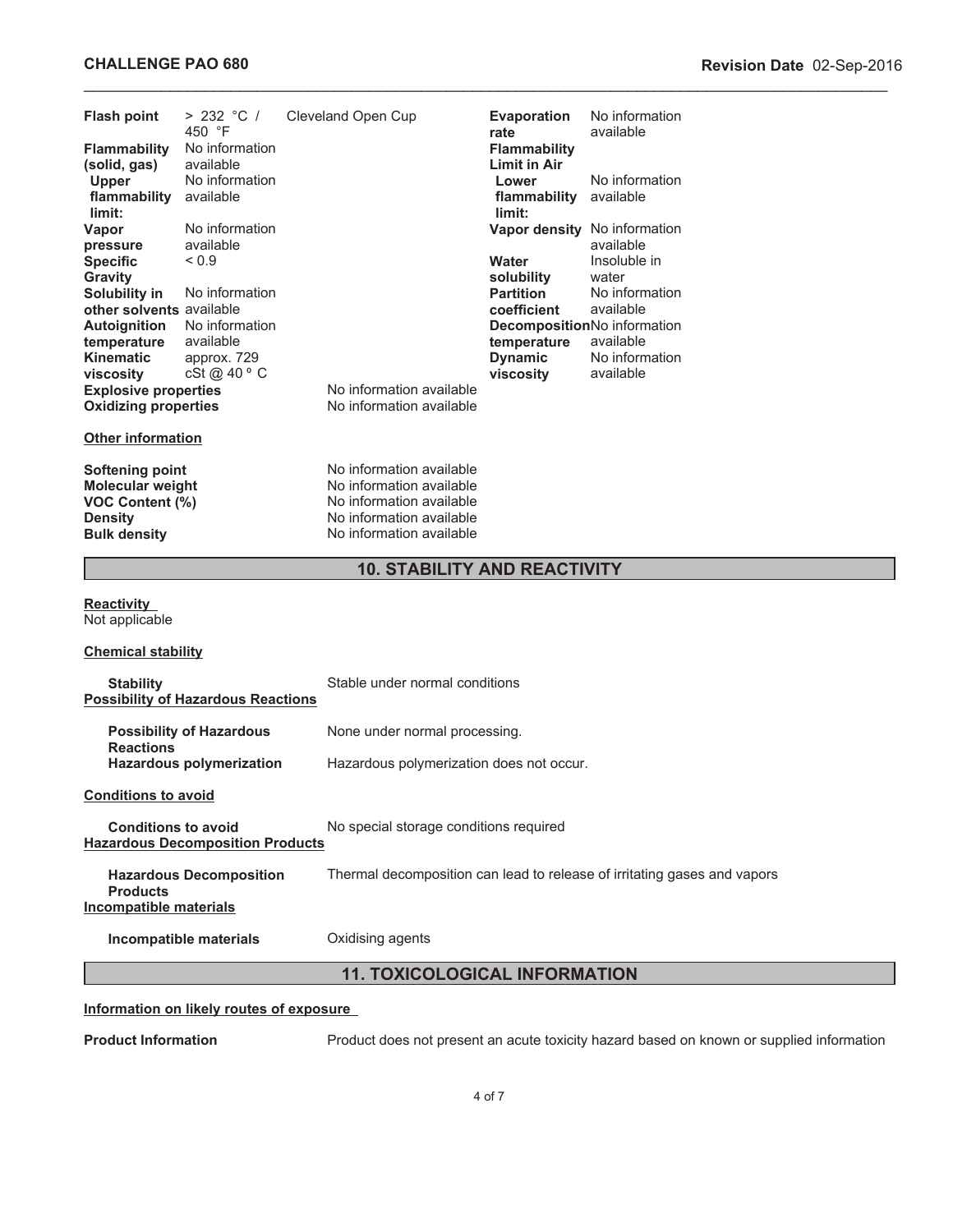| Eye contact         | May cause slight irritation.                                                     |
|---------------------|----------------------------------------------------------------------------------|
| <b>Skin contact</b> | Substance does not generally irritate and is only mildly irritating to the skin. |
| <b>Inhalation</b>   | Avoid breathing vapors or mists.                                                 |
| Ingestion           | Ingestion may cause gastrointestinal irritation, nausea, vomiting and diarrhoea. |

\_\_\_\_\_\_\_\_\_\_\_\_\_\_\_\_\_\_\_\_\_\_\_\_\_\_\_\_\_\_\_\_\_\_\_\_\_\_\_\_\_\_\_\_\_\_\_\_\_\_\_\_\_\_\_\_\_\_\_\_\_\_\_\_\_\_\_\_\_\_\_\_\_\_\_\_\_\_\_\_\_\_\_\_\_\_\_\_\_\_\_\_\_

## **Information on toxicological effects**

## **Delayed and immediate effects as well as chronic effects from short and long-term exposure**

| <b>Sensitization</b>            | No sensitization responses were observed.                                                                 |
|---------------------------------|-----------------------------------------------------------------------------------------------------------|
| <b>Mutagenic effects:</b>       | Did not show mutagenic or teratogenic effects in animal experiments.                                      |
| Carcinogenicity                 | This product does not contain any carcinogens or potential carcinogens as listed by OSHA,<br>IARC or NTP. |
| <b>Reproductive toxicity</b>    | This product does not contain any known or suspected reproductive hazards.                                |
| <b>STOT - Single Exposure</b>   | None under normal use conditions.                                                                         |
| <b>STOT - Repeated Exposure</b> | None under normal use conditions.                                                                         |
| <b>Aspiration hazard</b>        | Not applicable.                                                                                           |

#### **Numerical measures of toxicity - Product Information**

| <b>Unknown Acute Toxicity</b> | 1.37% of the mixture consists of ingredient(s) of unknown toxicity            |
|-------------------------------|-------------------------------------------------------------------------------|
|                               | The following values are calculated based on chapter 3.1 of the GHS document. |
| ATEmix (oral)                 | 8203 mg/kg                                                                    |
| <b>ATEmix (dermal)</b>        | 3526 mg/kg                                                                    |
| ATEmix (inhalation-dust/mist) | $10.6$ ma/l                                                                   |
| ATEmix (inhalation-vapor)     | 21909 mg/l                                                                    |

**12. ECOLOGICAL INFORMATION**

## **Ecotoxicity**

No known hazards to the aquatic environment.

0.12% of the mixture consists of components(s) of unknown hazards to the aquatic environment

# **Persistence and degradability**

No information available.

#### **Bioaccumulation**

No information available.

#### **Mobility**

The product is insoluble and floats on water.

# **13. DISPOSAL CONSIDERATIONS**

## **Waste treatment methods**

| Disposal of wastes            | Disposal should be in accordance with applicable regional, national and local laws and<br>regulations. |
|-------------------------------|--------------------------------------------------------------------------------------------------------|
| <b>Contaminated packaging</b> | Do not reuse container.                                                                                |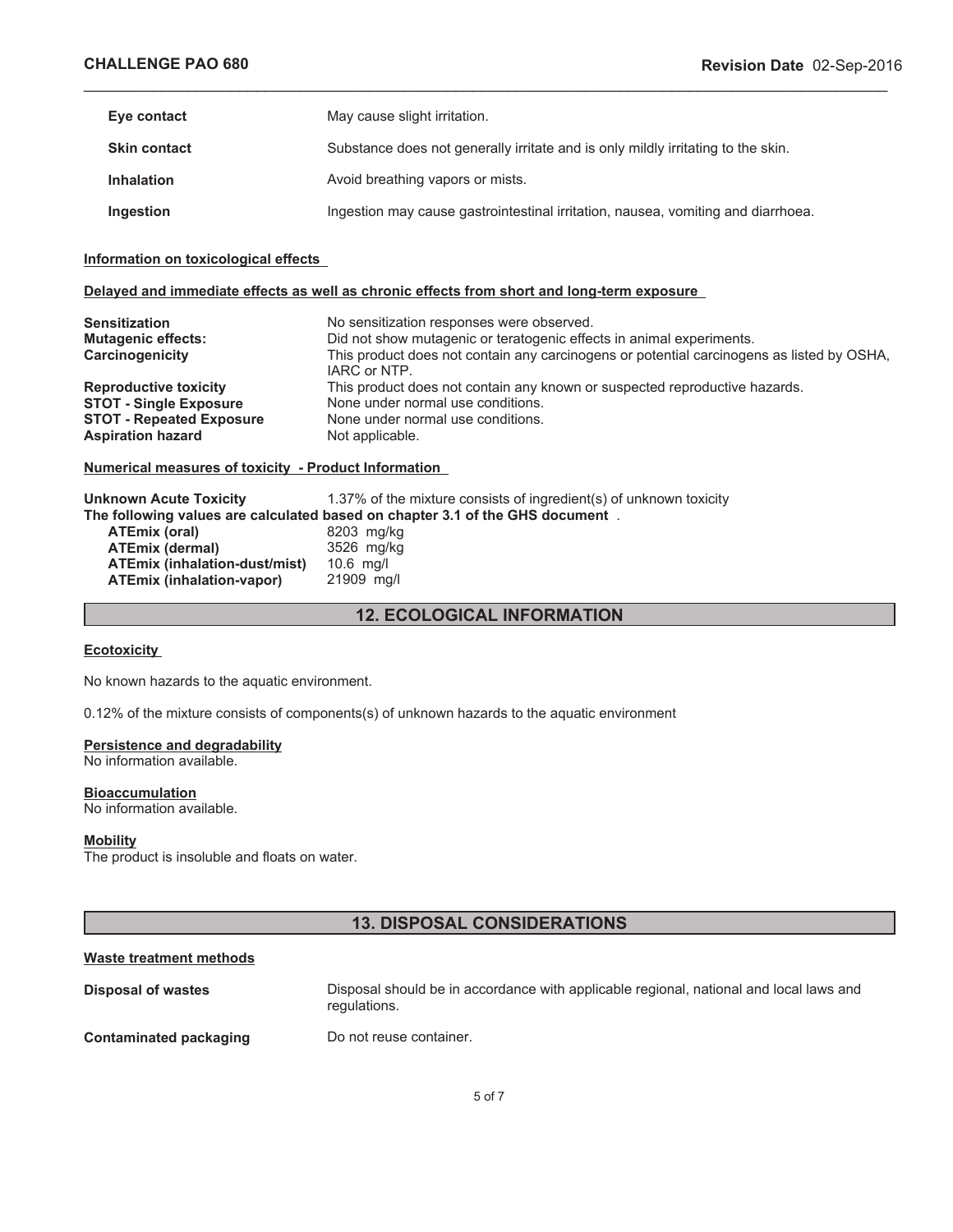**International Inventories** 

# **14. TRANSPORT INFORMATION**

\_\_\_\_\_\_\_\_\_\_\_\_\_\_\_\_\_\_\_\_\_\_\_\_\_\_\_\_\_\_\_\_\_\_\_\_\_\_\_\_\_\_\_\_\_\_\_\_\_\_\_\_\_\_\_\_\_\_\_\_\_\_\_\_\_\_\_\_\_\_\_\_\_\_\_\_\_\_\_\_\_\_\_\_\_\_\_\_\_\_\_\_\_

**DOT** Not Regulated by any means of transportation

# **15. REGULATORY INFORMATION**

| 111011100101101111101103 |                                                      |
|--------------------------|------------------------------------------------------|
| <b>TSCA:</b>             | Listed in TSCA                                       |
| <b>DSL:</b>              | Not listed in DSL                                    |
| <b>EINECS/ELINCS</b>     | This product complies with EINECS/ELINCS             |
| <b>CHINA:</b>            | This product does not comply with China IECSC.       |
| <b>KECL:</b>             | This product does not comply with Korea KECL.        |
| <b>PICCS:</b>            | This product does not comply with Philippines PICCS. |
| AICS:                    | This product does not comply with Australia AICS     |
|                          |                                                      |

**Legend:**

**TSCA** - United States Toxic Substances Control Act Section 8(b) Inventory **DSL/NDSL** - Canadian Domestic Substances List/Non-Domestic Substances List **EINECS/ELINCS** - European Inventory of Existing Chemical Substances/European List of Notified Chemical Substances **ENCS** - Japan Existing and New Chemical Substances **IECSC** - China Inventory of Existing Chemical Substances **KECL** - Korean Existing and Evaluated Chemical Substances **PICCS** - Philippines Inventory of Chemicals and Chemical Substances **AICS** - Australian Inventory of Chemical Substances

## **Federal Regulations**

## **SARA 313**

Section 313 of Title III of the Superfund Amendments and Reauthorization Act of 1986 (SARA). This product does not contain any chemicals which are subject to the reporting requirements of the Act and Title 40 of the Code of Federal Regulations, Part 372

## **SARA 311/312 Hazard Categories**

| Acute Health Hazard               | No |
|-----------------------------------|----|
| <b>Chronic Health Hazard</b>      | No |
| Fire Hazard                       | No |
| Sudden release of pressure hazard | No |
| <b>Reactive Hazard</b>            | N٥ |

#### **CWA (Clean Water Act)**

This product does not contain any substances regulated as pollutants pursuant to the Clean Water Act (40 CFR 122.21 and 40 CFR 122.42)

## **CERCLA**

This material, as supplied, does not contain any substances regulated as hazardous substances under the Comprehensive Environmental Response Compensation and Liability Act (CERCLA) (40 CFR 302) or the Superfund Amendments and Reauthorization Act (SARA) (40 CFR 355). There may be specific reporting requirements at the local, regional, or state level pertaining to releases of this material

## **State Regulations (RTK)**